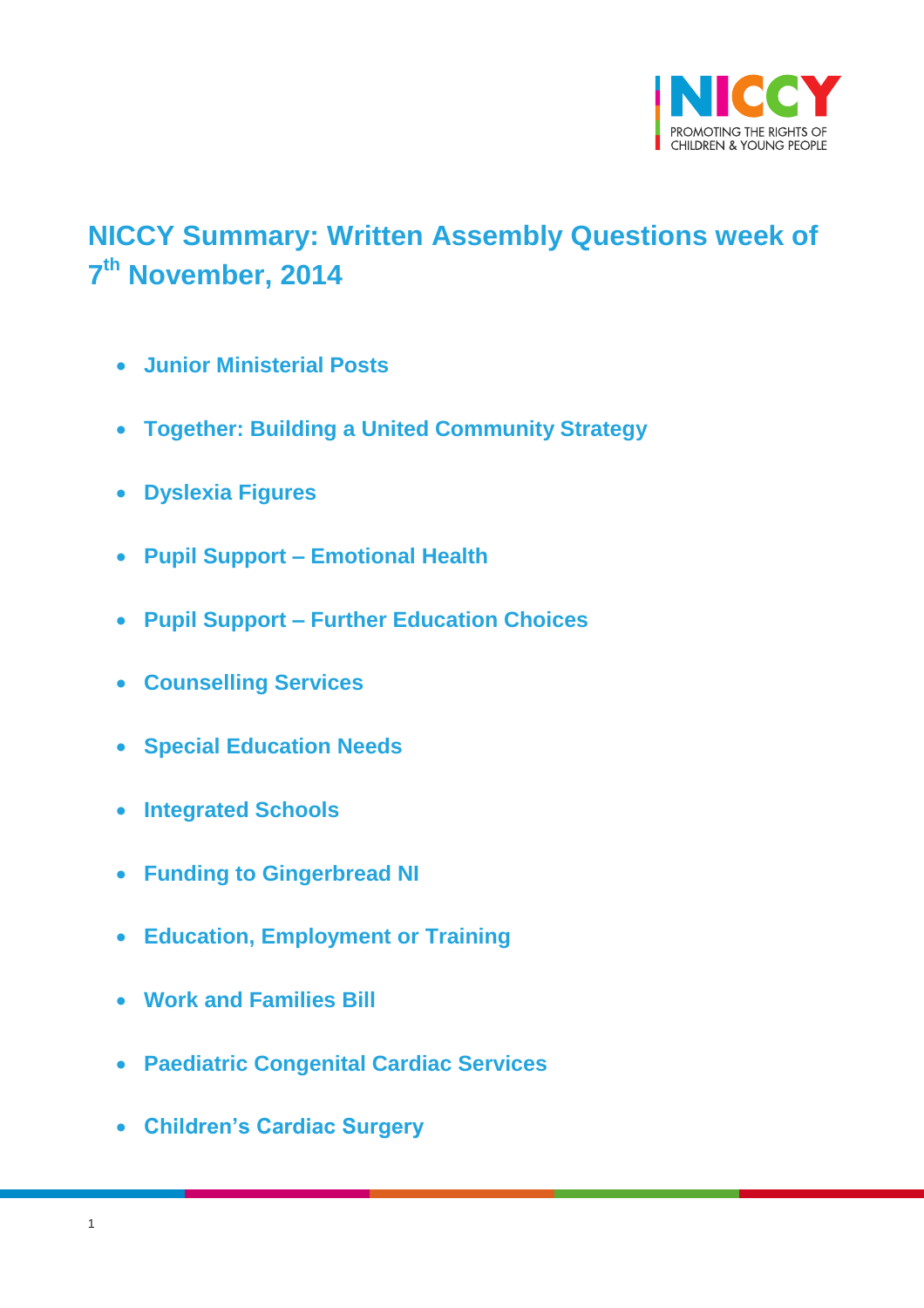

## **Office of First and Deputy First Minister**

## <span id="page-1-0"></span>**Junior Ministerial Posts**

**Mrs Judith Cochrane (All – East Belfast) -** To ask the First Minister and deputy First Minister, in light of the financial strain and resource limitations faced by all Departments and the Executive's acknowledgement that the work of the Department of Health, Social Services and Public Safety (DHSSPS) has the most pressing need, whether they will consider rebalancing ministerial priorities and making a strategic decision to reallocate junior ministerial posts to the DHSSPS.

**Mr P Robinson and Mr M McGuinness:** The number and functions of Junior Ministers are kept under review in the light of our assessment of changing needs and priorities. We have, however, no plans at this time to effect such a reallocation of posts. **(7th November)**

#### [Back to Top](#page-0-0)

## <span id="page-1-1"></span>**Together: Building a United Community Strategy**

**Mr Chris Lyttle (All – East Belfast) -** To ask the First Minister and deputy First Minister why, despite making the removal of all interface barriers by 2023 and the roll out of a nursery school buddy scheme key commitments of the Together: Building a United Community strategy published in May 2013, they are providing no sustainable long term funding to the existing Community Relations in Schools Buddy Scheme which brings children and parents of Holy Cross Nursery, Ardoyne and Edenderry Nursery, Shankill together across the Crumlin Road Interface for facilitated, meaningful contact that has significant community support, well over a year after this key commitment was made.

**Mr P Robinson and Mr M McGuinness:** The Department of Education (DE) is taking forward the commitment, set out in the Together: Building a United Community strategy, to roll out a Buddy Scheme in all publicly funded nursery and primary schools.

DE officials met with Community Relations in Schools (CRIS) representatives in late 2013 to discuss the CRIS programme. They have also engaged with Education and Library Boards colleagues to discuss how a buddying scheme might be delivered across Northern Ireland. Proposals for the DE scheme are at an early stage of development.

CRIS is a partner, along with a number of primary and nursery schools in North Belfast, in the 'Active Respectful Communities: Ardoyne and Shankill Together' (ARC) initiative,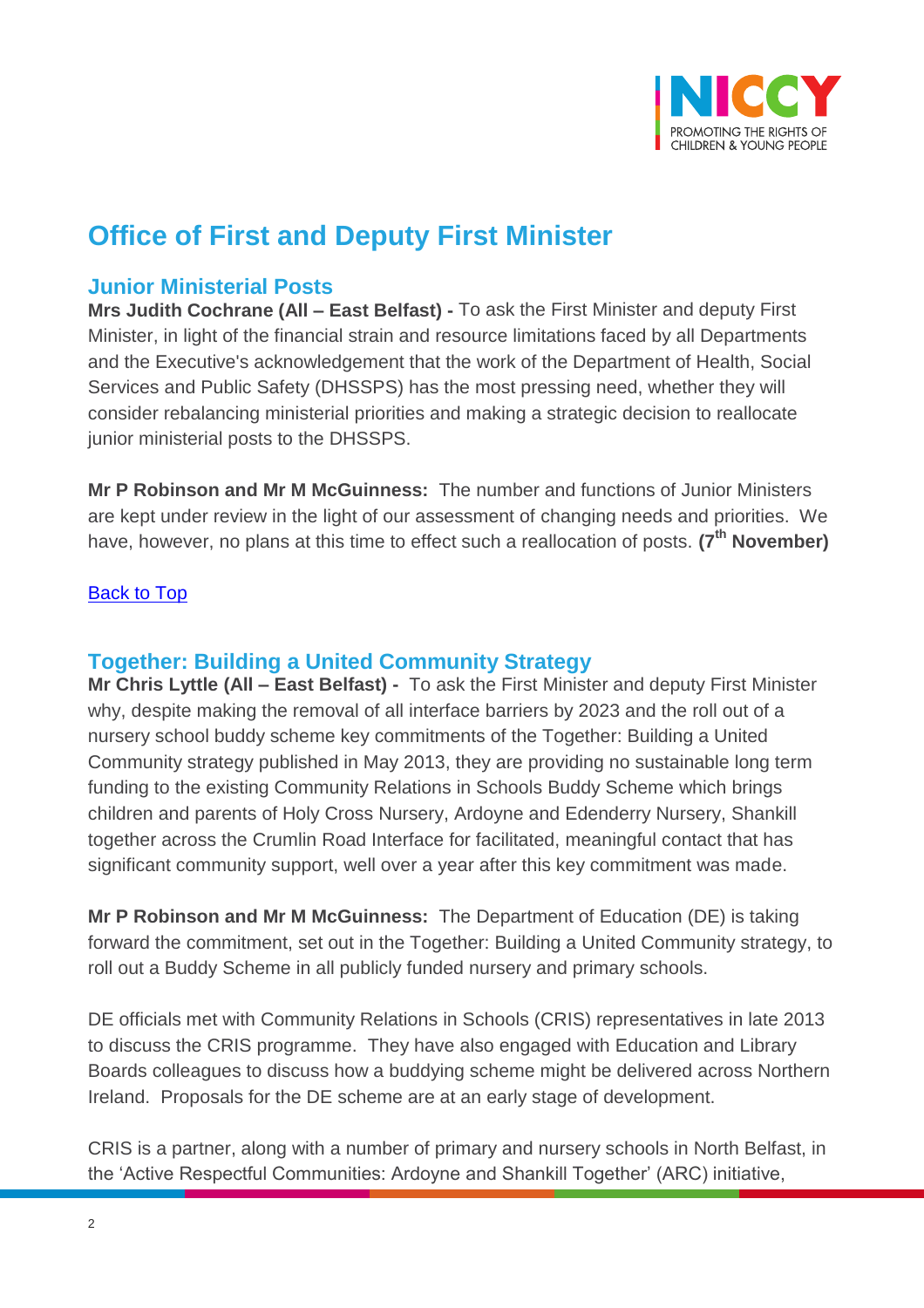

which received funding from OFMDFM and Atlantic Philanthropies (AP) under the Contested Space/Interface Programme from 2011-2014.

This Programme was instigated by OFMDFM and AP with the intention of deriving learning from positive good relations outcomes in contested spaces, and ascertaining which elements of best practice might be mainstreamed into future intervention strategies. It was not intended to supplant or replace existing core funding initiatives.

OFMDFM has allocated a small grant to CRIS from the Central Good Relations fund in 2014/15 to fund a cross-community adult good relations programme. **(7th November)**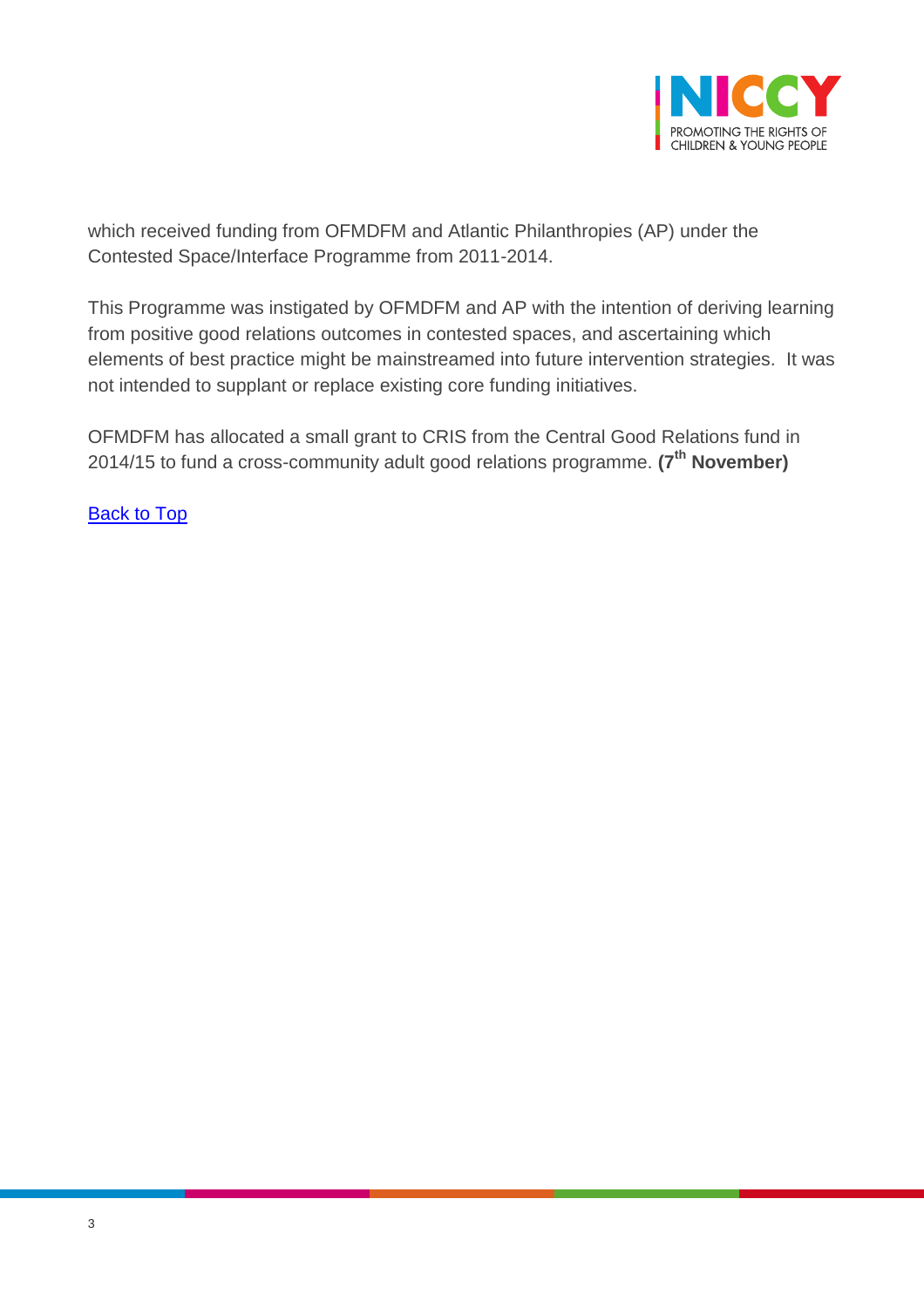

## **Department of Education**

## <span id="page-3-0"></span>**Dyslexia Figures**

**Mr Peter Weir (DUP – North Down) -** To ask the Minister of Education to detail the number of children in (i) primary; and (ii) post-primary schools that have dyslexia.

**Mr O'Dowd (The Minister of Education:** The information requested is detailed in the table below. The information provided relates to the 2013/14 school census, the 2014/15 school census took place on the 10th October this year, provisional figures will be available in December, finalised figures in February.

| <b>School Type</b> | <b>Figure</b> |
|--------------------|---------------|
| Primary            | 3,125         |
| Post-primary       | 5,345         |

#### **Primary and post-primary pupils with dyslexia, 2013/14**

Source: NI school census

#### **Notes:**

Figure for primary includes nursery, reception and year 1 - 7 classes. Figures include pupils at stages 1-5 on the Special Educational Needs Code of Practice. Data refers to any special educational need rather than primary need **(4th November)** [Back to Top](#page-0-0)

## <span id="page-3-1"></span>**Pupil Support – Emotional Health**

**Mr Adrian McQuillan (DUP – East Londonderry) -** To ask the Minister of Education what support his Department has in place to assist pupils with emotional health problems.

**Mr O'Dowd (The Minister of Education):** The Department of Education (DE) promotes positive mental health and well-being of pupils in schools through a range of developments. The Revised Curriculum for primary and post-primary schools has elements designed to develop the young person as an individual and to enhance young people's own awareness of the stressors in their lives and their capacity to deal with them.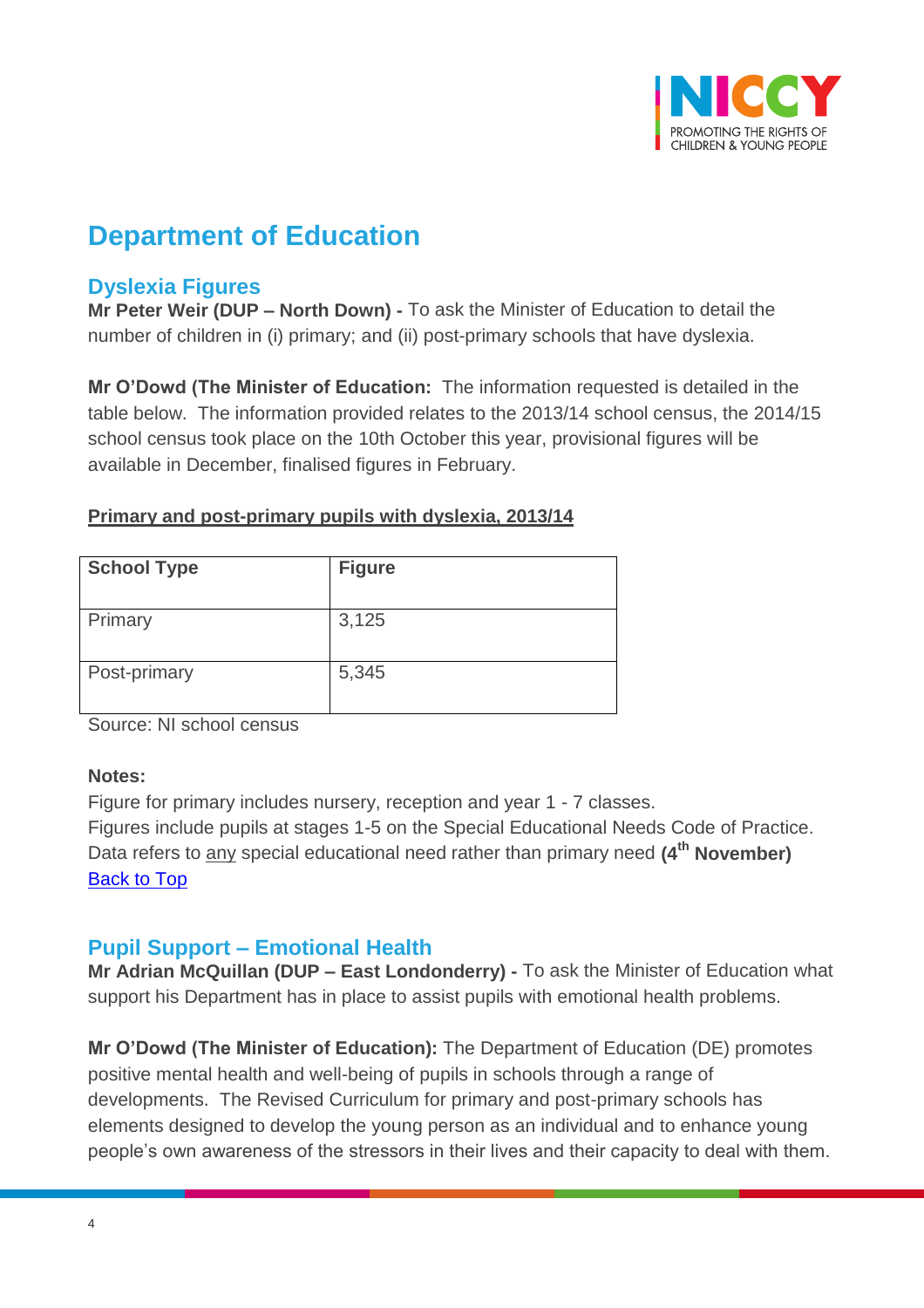

The "iMatter" Programme is intended to support the entire school community to be engaged in promoting resilient emotional health for all pupils. Under the programme a suite of homework diary inserts and posters on topics of concern to young people such as self esteem and coping with stress, worry and anxiety, and outlining sources of help are prepared and distributed annually. Pupils are also alerted to a topical "Message of the Month" each time they access the C2K system. The Department issued a "Guide to Managing Critical Incidents in Schools" in February this year. The Guide is aimed at ensuring a regional approach to dealing with critical incidents and is designed to help schools be prepared and to ensure effective management before, during and after the event. The Guide is available on the DE website.

DE is a member of and funds the local Anti-Bullying Forum (NIABF) which brings together local statutory and voluntary organisations to help schools and organisations working with young people to develop appropriate strategies to prevent and deal with bullying behaviours. In August 2013 the Forum published "Effective Responses to Bullying" to support schools in the management of alleged bullying incidents. Further information is available at [www.niabf.org.uk.](http://www.niabf.org.uk/)

The Independent Counselling Service for Schools (ICSS) has been accessible to young people of post-primary age in mainstream schools since September 2007 and in special schools from January 2011. On average 1432 pupils per month use the ICSS Service. As part of the current arrangements for support following a critical incident, pupils in primary schools have access to counselling support. Work will start later this year on how access to the counselling service might be extended to primary aged pupils.

In October 2012 the Delivering Social Change programme provided funding for a series of six Signature projects. One of these projects, the "Nurture Unit" Signature Project, which is being taken forward jointly by DE and DSD, involved the establishment of 20 new nurture units. Nurture Units offer a short term, focussed intervention strategy which addresses barriers to learning arising from social, emotional and/or behavioural difficulties, in an inclusive, supportive manner. The units aim to improve the child's ability to engage effectively with adults and their peers so that, following their time in the Nurture Unit (typically 2-4 terms) they are able to re-integrate and participate effectively within their mainstream class. In addition to the 20 new nurture units established under the Signature Project, DE is also funding existing nurture units in 10 schools where funding had ceased or would be due to cease during the life of the Signature Project (June 2015). **(5th November)** [Back to Top](#page-0-0)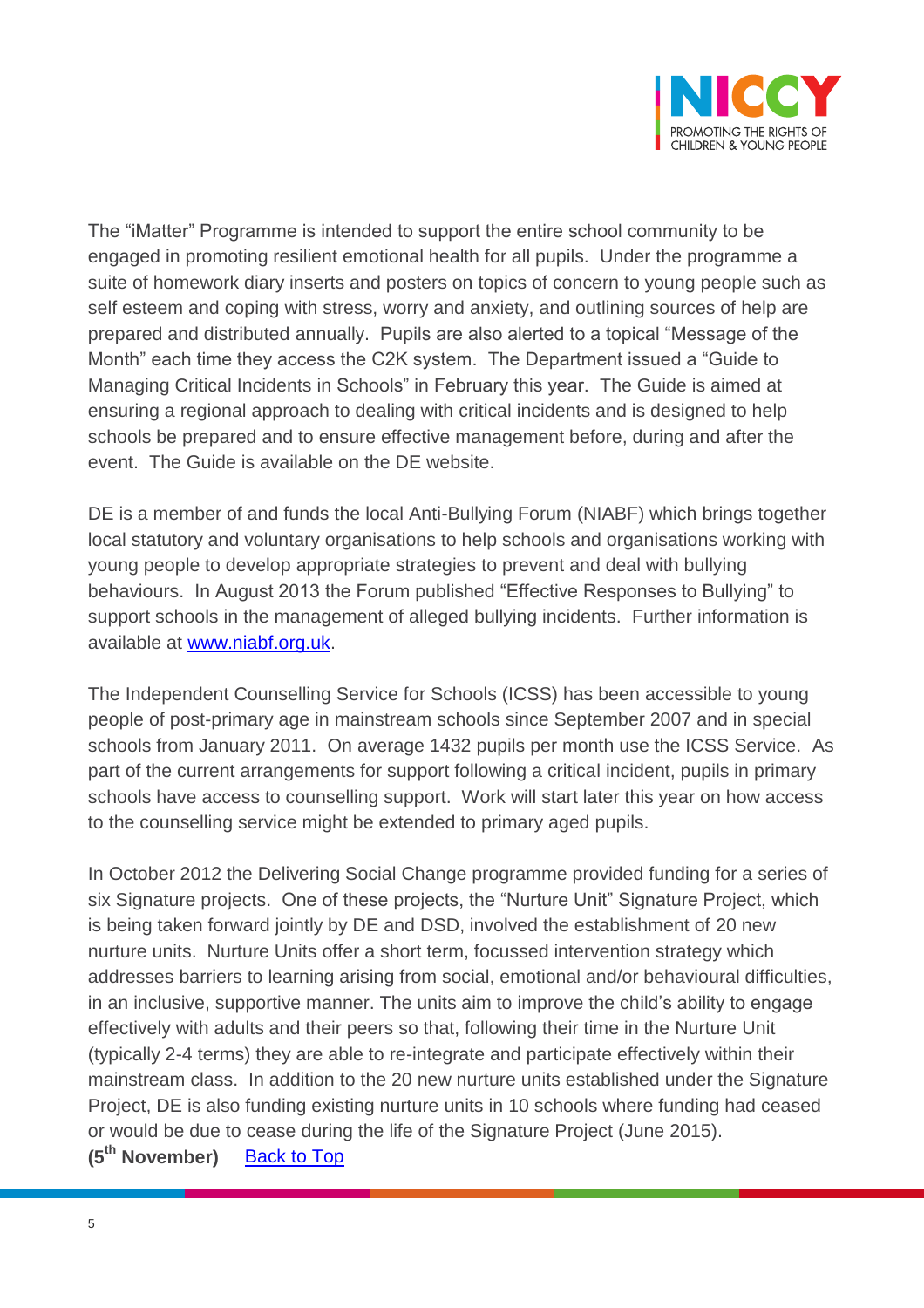

## <span id="page-5-0"></span>**Pupil Support – Further Education Choices**

**Mr Adrian McQuillan (DUP – East Londonderry) -** To ask the Minister of Education what support is in place for pupils from year ten onwards when making choices in relation to further education.

**Mr O'Dowd (The Minister of Education):** Young people must have access, at the right time, to high quality careers education, information, advice and guidance so that they can make informed choices leading to the most appropriate progression route for them as individuals.

Careers-related learning is a substantial component within the Learning for Life and Work part of the statutory curriculum. Through this young people are given the opportunity to learn about careers opportunities and to develop the skills to become effective decision makers.

Schools work in partnership with DEL's careers advisers who offer impartial advice and guidance to young people at key transition points on making appropriate and informed choices on pathways that lead to higher or further education, training or employment. **(5th November)**

[Back to Top](#page-0-0)

## <span id="page-5-1"></span>**Counselling Services**

**Mr Chris Lyttle (All – East Belfast) -** To ask the Minister of Education for an update on the provision of counselling services to children of primary school age.

**Mr O'Dowd (The Minister of Education):** I have previously indicated that I would like to be in a position to offer provision of counselling support to pupils of primary age. There are a number of issues around how such a service would operate when dealing with very young children that require to be teased out but I am committed to doing this and to bringing forward proposals for the introduction of such a service at the earliest opportunity. **(5th November)**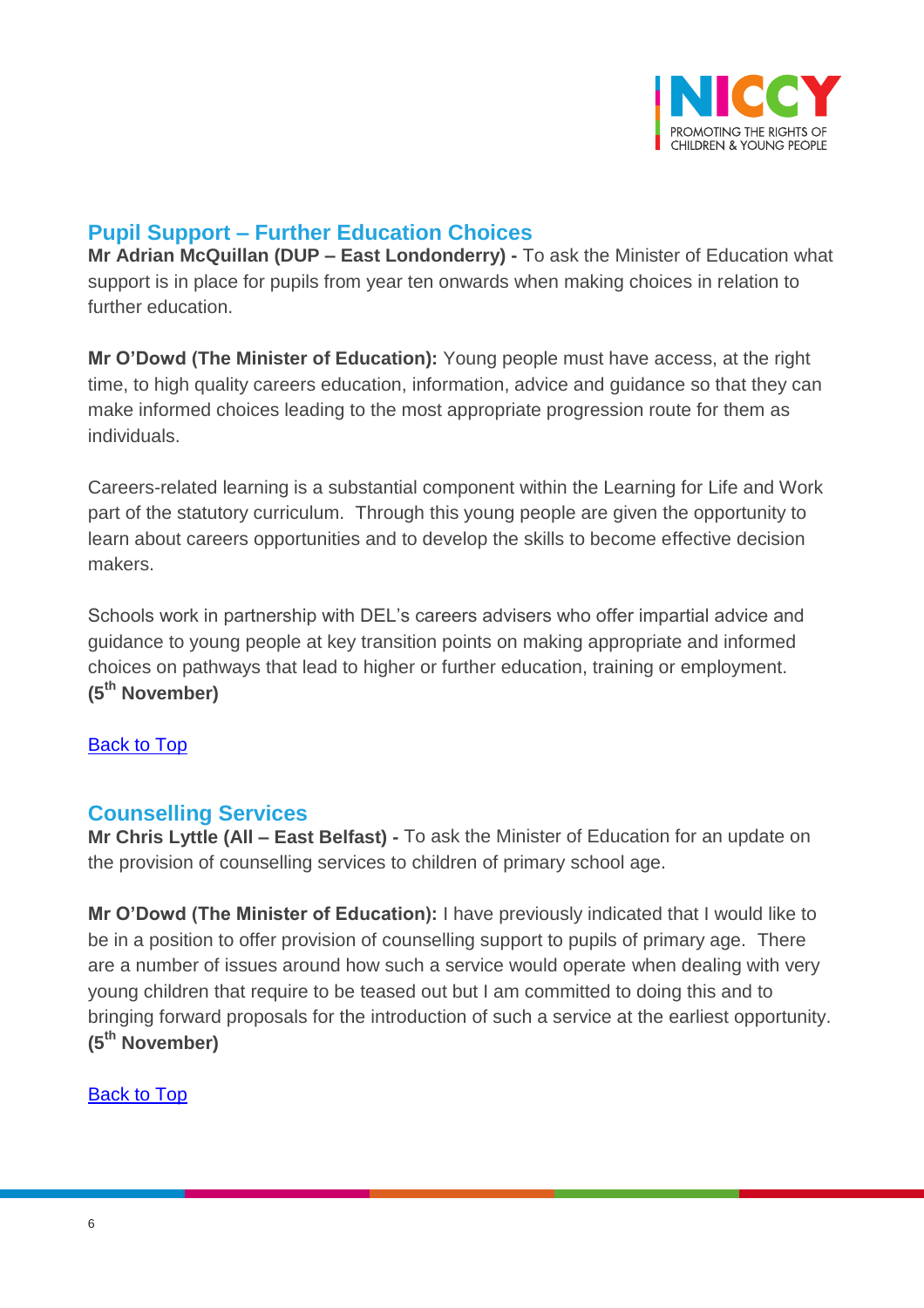

## <span id="page-6-0"></span>**Special Education Needs**

**Lord Morrow of Clogher Valley (DUP – Fermanagh and South Tyrone) -** To ask the Minister of Education, in relation to schools for children with special educational needs, to detail the current stipulated ratio of (i) teachers; and (ii) classroom assistants, to pupils.

**Mr O'Dowd (The Minister of Education:** The Department of Education does not stipulate teacher or classroom assistant ratios for special schools. **(5th November)**

<span id="page-6-1"></span>[Back to Top](#page-0-0)

## **Integrated Schools**

**Mr Danny Kinahan (UUP – South Antrim) -** To ask the Minister of Education how many (i) controlled; and (ii) catholic maintained post-primary schools have transformed their management status to integrated since the option became available.

**Mr O'Dowd (The Minister of Education):** Since the introduction of the statutory measures contained in the Education Reform (NI) Order 1989, which facilitate the transformation process, a total of 5 controlled post-primary schools have transformed to integrated status. To date, no catholic maintained schools have transformed to integrated status. **(6th November)**

#### [Back to Top](#page-0-0)

## <span id="page-6-2"></span>**Funding to Gingerbread NI**

**Mr Colum Eastwood (SDLP – Foyle) -** To ask the Minister of Education to detail (i) the amount of funding initially allocated to Gingerbread NI in 2014/15; and (ii) whether this amount has been reduced due to budget pressures.

**Mr O'Dowd (The Minister of Education):** Early Years – the Organisation for young children has awarded Gingerbread NI £14,410 from the DE Early Years Fund in 2014/15, which represents a slight increase on the allocation made to them in 2013/14. **(6th November)**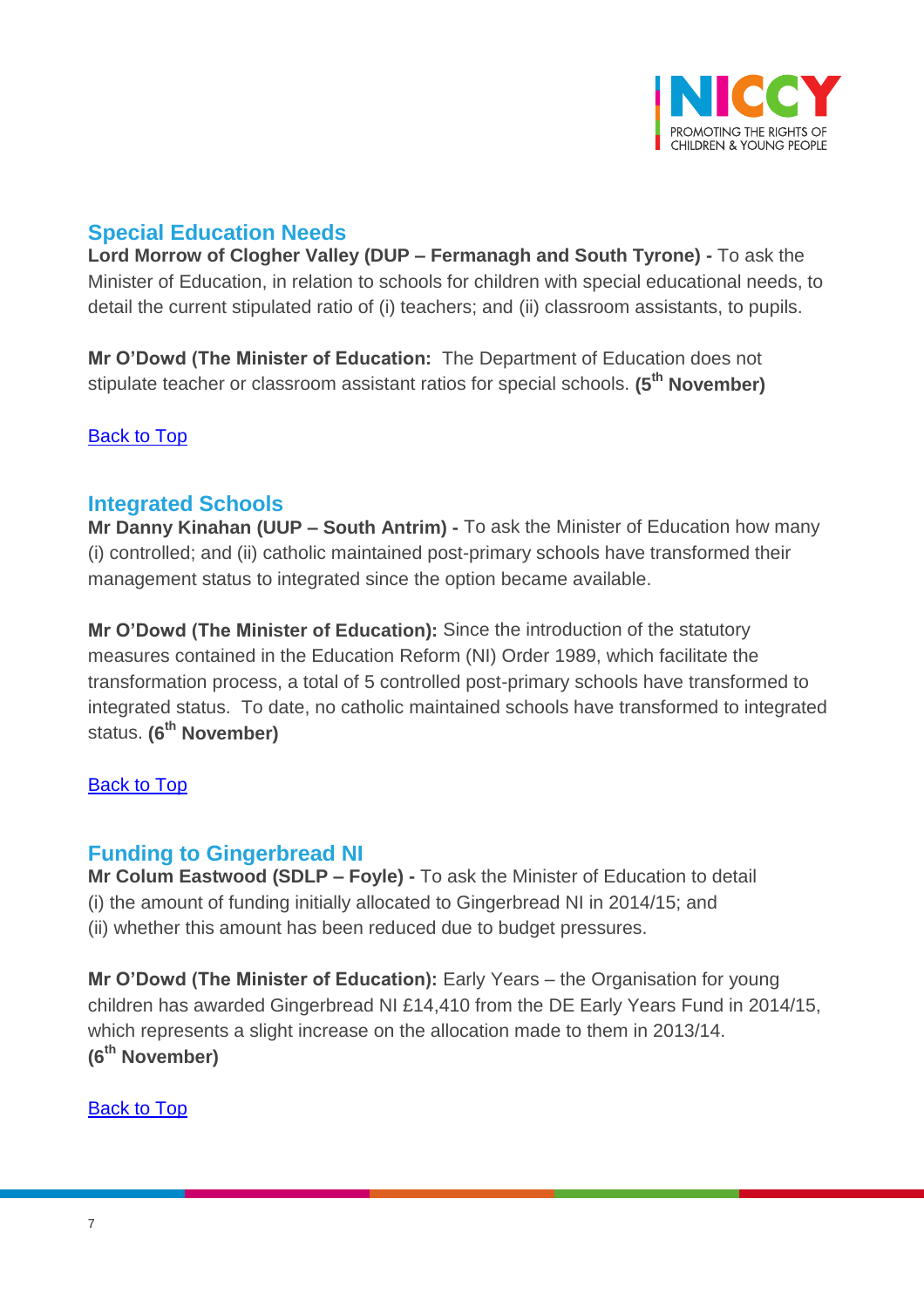

## **Department of Employment and Learning**

## <span id="page-7-0"></span>**Education, Employment or Training**

**Ms Claire Sugden (Ind – East Londonderry) -** To ask the Minister for Employment and Learning what steps his Department is taking to assess and address the risk factors resulting in young people who are Not in Education, Employment or Training.

**Dr Farry (Minister for Employment and Learning:** My Department is responsible for the implementation of the Executive's "Pathways to Success" which seeks to address the needs of all young people who are presently Not in Education, Employment or Training (NEET). This work is monitored and supported by a delivery infrastructure under the direction of the NEET Advisory Group, which is representative of key decision makers from Government Departments, the voluntary and community sector, education, health, social care and business sectors and local government.

A range of programmes has been developed to meet the needs of those young who are in the NEET category, all of which include the development of a personal action plan based on a detailed assessment of each young person's specific needs. The following programmes currently provide targeted support to young people in the NEET category. I have also referenced a number of new initiatives which will provide additional support to those young people furthest away from the labour market. These include:

#### **Collaboration and Innovation Fund**

This programme commences with an initial assessment by qualified staff to identify the barriers which are preventing the young people moving towards employment. This enables staff to develop a meaningful action plan designed to address the specific barriers and help the young people to improve their employability skills.

#### **Local Employment Intermediary Service (LEMIS)**

This is a community-based employment initiative designed to help the "hardest to reach" in targeted geographical areas. LEMIS Mentors travel to meet clients with a common employability barrier in their local area, to conduct an assessment of the clients' specific needs and to arrange mentoring and other support measures to address the critical barriers.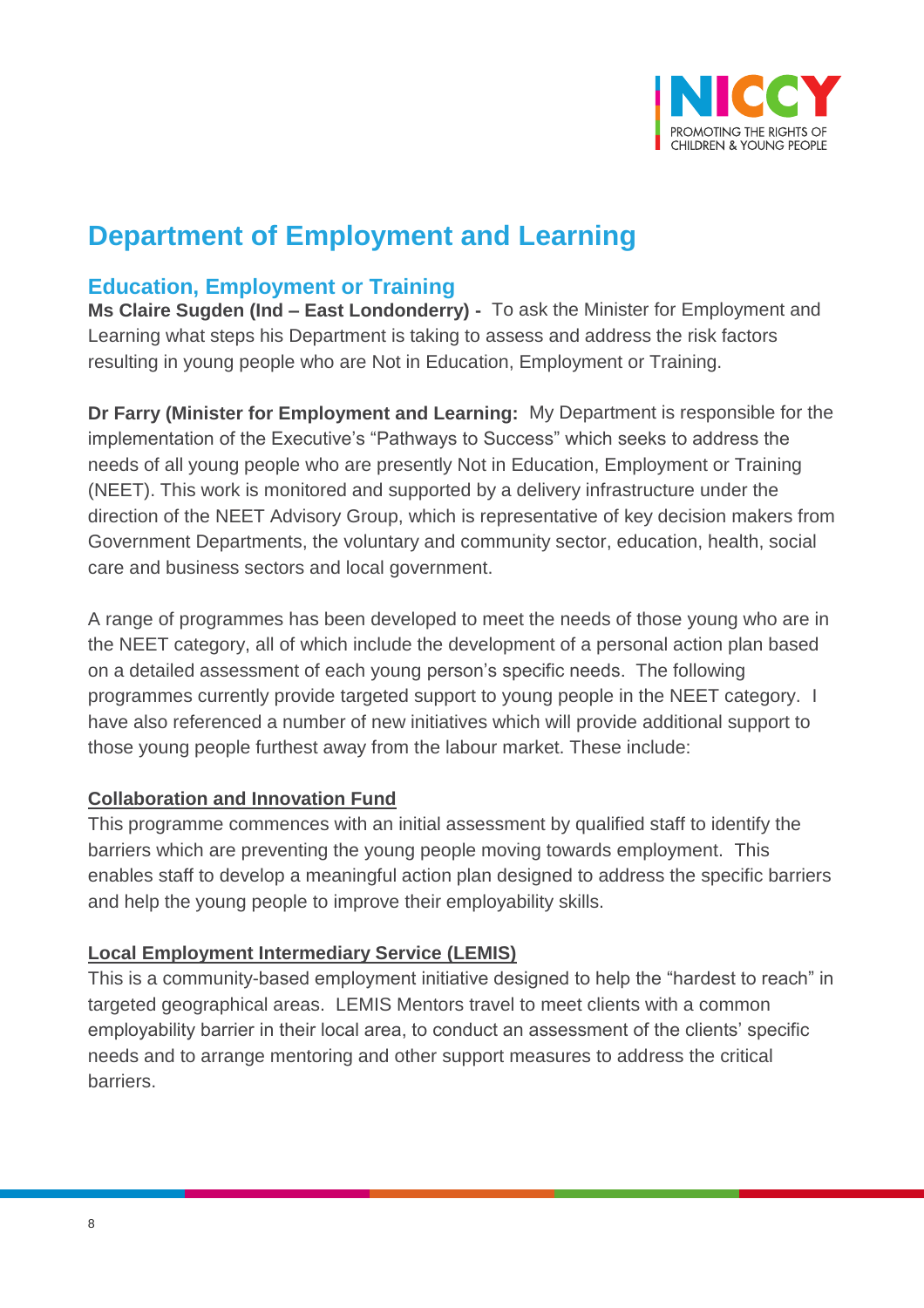

### **The Community Family Support Programme (CFSP)**

**CFSP** focuses on the needs of the most disadvantaged families, to enable young people to re- engage with Employment, Education, or Training. This programme has received additional financial support from OFMDFM and has been designated as a 'Signature Project under the Delivering Social Change initiative.

#### **Careers Service**

My Department's Careers Service currently provides dedicated advice and support to all 16-17 year olds in the NEET category. These clients are allocated a specific careers adviser who provides support and advocacy to assist them to secure an appropriate education, employment or training opportunity. Careers advisers also work with those young people who have unfortunately dropped out of education and training, to help them back into a positive labour market opportunity.

### **The United Youth Programme (UYP)**

My Department is leading on the development of the Executive's United Youth Programme which has two specific outcomes:

- The personal development of young people who are Not in Education, Employment or Training (NEET), to improve their confidence, skills and experience; and
- The promotion of good relations between these young people and others across the community, including people (and particularly young people) from other religious backgrounds.

In the early pilot phase I am particularly interested in finding new and creative ways of engaging those most disadvantaged or at risk of exclusion.

#### **Apprenticeships**

In June 2014, my Department published Securing our Success: The Northern Ireland Strategy on Apprenticeships which will be central in transforming our skills landscape and securing our economic success. The new model for apprenticeships will be in place for 2016 and includes a range of commitments to increase participation by a wide range of individuals. In particular, a pilot project will be taken forward to develop a new youth training offer to widen access to apprenticeships to individuals with disabilities or other barriers that are impacting on their ability to engage in education and training.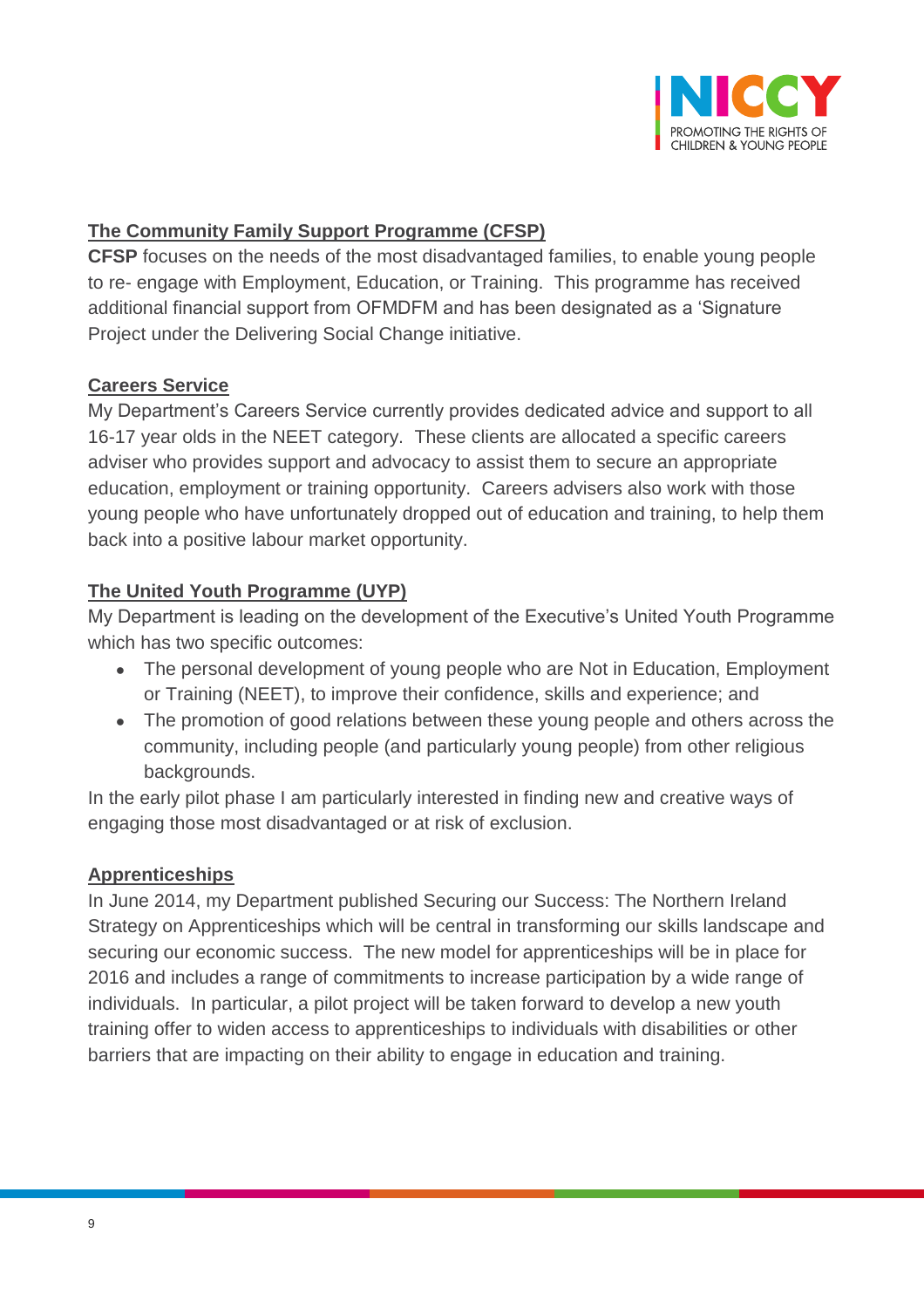

#### **Economic Inactivity**

My Department is currently working in partnership with DETI, DSD, Invest NI and DHSSPS to develop a new strategy to tackle economic inactivity. A key aspect of this Strategy will be the delivery of initiatives designed to reduce the numbers of young people who are economically inactive. **(3rd November)**

#### <span id="page-9-0"></span>[Back to Top](#page-0-0)

## **Work and Families Bill**

**Mr Robin Swann (UUP – North Antrim) -** To ask the Minister for Employment and Learning, in relation to the Work and Families Bill, why he did not include a section on children and young people with special education needs or disabilities, as included in the Children and Families Act 2014.

**Dr Farry (Minister for Employment and Learning:** The Work and Families Bill currently before the Assembly is an employment Bill with a tight focus on employment rights issues, and in particular the entitlements of working families following the birth or adoption of a child.

Whilst I am satisfied that it is appropriate for the Bill to have that specific focus, my Department has been alert to the need to consider the potential applicability here of provisions within Part 3 of the Children and Families Act 2014 concerning the needs of young people with special educational needs or disabilities in England.

Although this is very much a cross-cutting issue, my Department's assessment regarding those provisions falling within its own remit is that there is no direct read-across to structures in Northern Ireland and that a birth to 25 education, health and care plan of the kind supported by the Act does not sufficiently recognise and respond to the changing needs of young people as they move into adulthood.

Officials in my Department will continue to monitor developments in Great Britain and elsewhere, and to liaise with those other Northern Ireland Departments having a relevant policy responsibility, to ensure that the potential applicability to our own systems of the latest thinking in this important area can be appropriately considered. **(7th November)**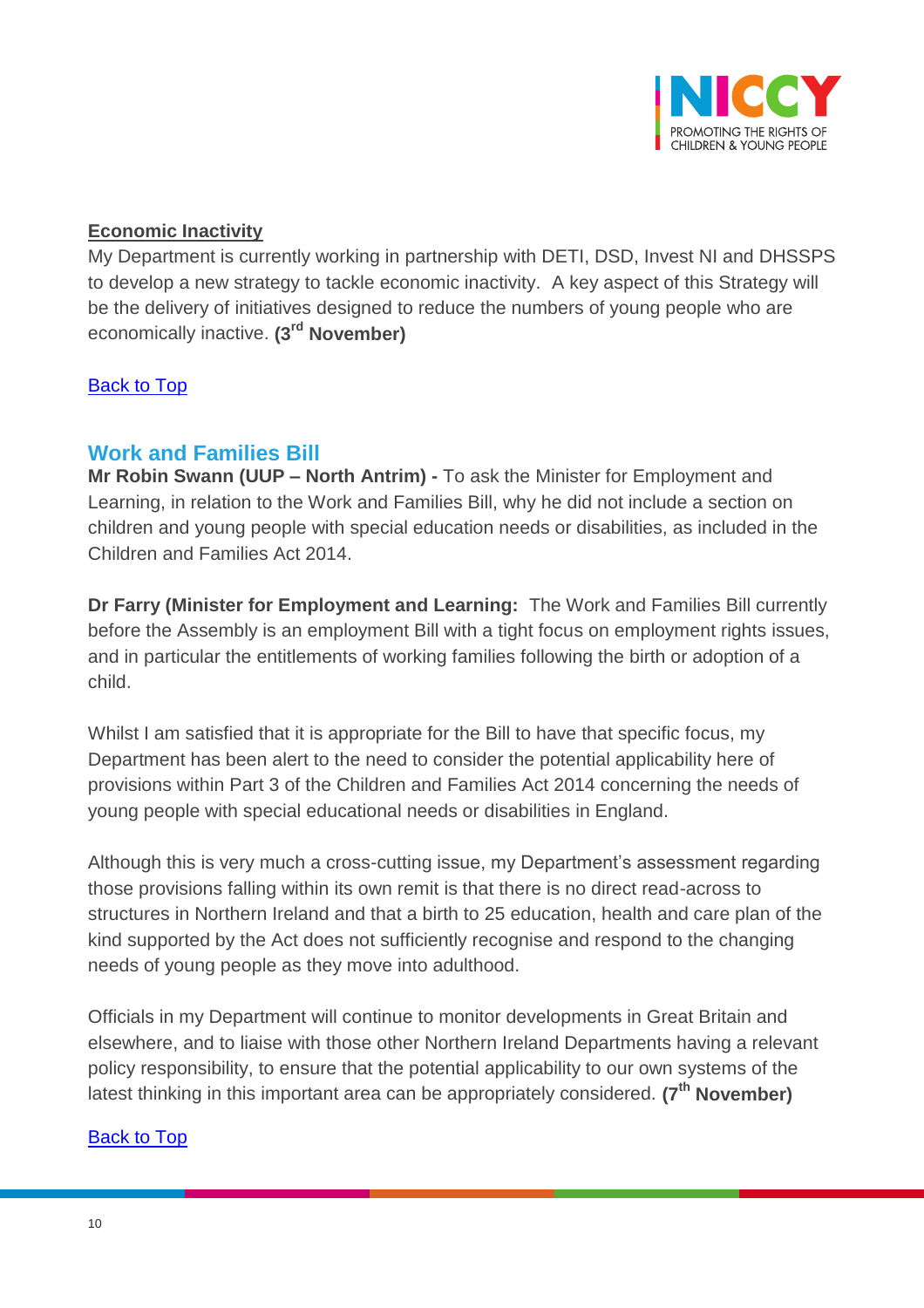

## **Department of Health**

## <span id="page-10-0"></span>**Paediatric Congenital Cardiac Services**

**Ms Maeve McLaughlin (Sinn Féin – Foyle) -** To ask the Minister of Health, Social Services and Public Safety, following his statement on the future of paediatric congenital cardiac services, to outline the process whereby family representatives will be included in the governance and delivery groups.

**Mr J Wells (The Minister for Health, Social Services and Public Safety):** Subject to my final decision on the way forward, my Department will consult with the proposed groups, including family representatives, on their nominated representatives on both the Governance Committee and Family Advisory Group, as proposed in Recommendations 1 and 2 respectively of the International Working Group's report. We will ask for their views on how they would wish to see those groups established and how they would want the families they represent to be involved in them. **(4th November)**

#### [Back to Top](#page-0-0)

## <span id="page-10-1"></span>**Children's Cardiac Surgery**

**Dr Alasdair McDonnell (SDLP – South Belfast) -** To ask the Minister of Health, Social Services and Public Safety, given the imminent closure of the children's cardiac surgery unit at the Royal Belfast Hospital for Sick Children, whether he can provide an assurance that children who are currently on the local waiting list who have to travel to specialised hospitals in England for surgery are not placed at the bottom of the waiting list, and that their existing waiting time and health conditions will be taken into account.

**Mr J Wells (The Minister for Health, Social Services and Public Safety):** The timing and location of all children's cardiac surgery are matters of clinical judgement to be taken by the appropriate healthcare professionals. Currently a small number of lower complexities, non-urgent paediatric cardiac operations are carried out each month in the Belfast Health and Social Care Trust (equating to approximately 35 cases per year). All other elective surgery is carried out in heart centres in England or Dublin and is planned in advance through case conferences between both sets of clinicians, which will take account of a range of factors to determine the appropriate timing for treatment.

When surgery ends in Belfast in December 2014, the small cohort of children to be added to the number requiring surgery in England, while capacity is being increased in Our